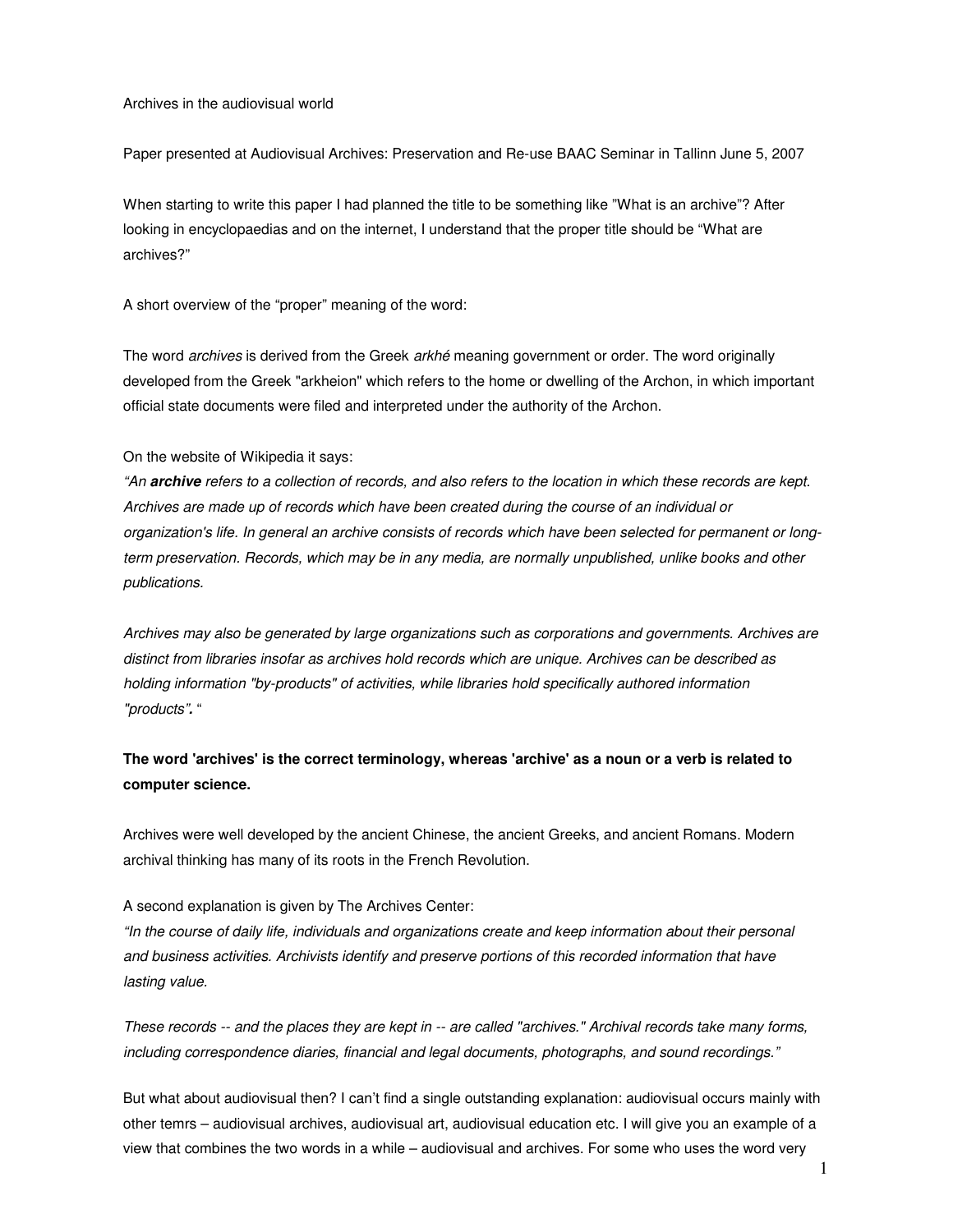strictly says that press archives or a photo archives are not "proper" audiovisual because they do not combine sounds AND images. But how are we going to look upon photos and press clips that are to be found on the web? And a digital archive must have a safety copy in-house or elsewhere.

I will not go into the difference between archives and collections, but be sure that there are people who say there is - and an important one as well.

How to know what is what in this jungle of definitions? I will show some ways to enlighten yourselves or be more confused but on a higher level.

IASA – The International Association of Sound and Audiovisual Archives has worked for almost 40 years within the audiovisual world. We celebrate our  $40<sup>th</sup>$  anniversary in 2009. And of course this issue has been discussed over the years.

IASA is an organisation that from the start was mainly for sound archives. The name was at the start The International Association of Sound Archives. But in the beginning of the 90ies many larger archives also had built up collections of images – mainly video, film but also TV (National Archives i.e). So since 1993 the name has included audiovisual.

Today we are around 330 members, both institutions and individuals.

Among our members you can find: National archives, libraries and museums; university libraries, radio archives & libraries, public libraries, film and video archives, music archives, research archives, record companies, music information centres, music schools/colleges.

IASA holds an annual conference - both within and outside Europe. This year we will be holding a joint conference together with the BAAC and the LTV. It takes place in Riga  $16<sup>th</sup> - 20<sup>th</sup>$  September.

There is also an organisation that tries to keep an overview in order to co-ordinate matters within the audiovisual world: CCAAA.

And IASA is one of the founding members of the Co-ordinating Council of Audiovisual Archives Associations (CCAAA), an international alliance that seeks to represent the interests of the profession to governments and international agencies.

CCAAA provides a shared platform for eight membership based organisations wishing top co-operate on influencing the development of public policy on issues of importance to professional audiovisual archivists.

# **Association for Recorded Sound Collections - ARSC**

www.arsc-audio.org

**Association of Moving Image Archivists – AMIA**  www.amianet.org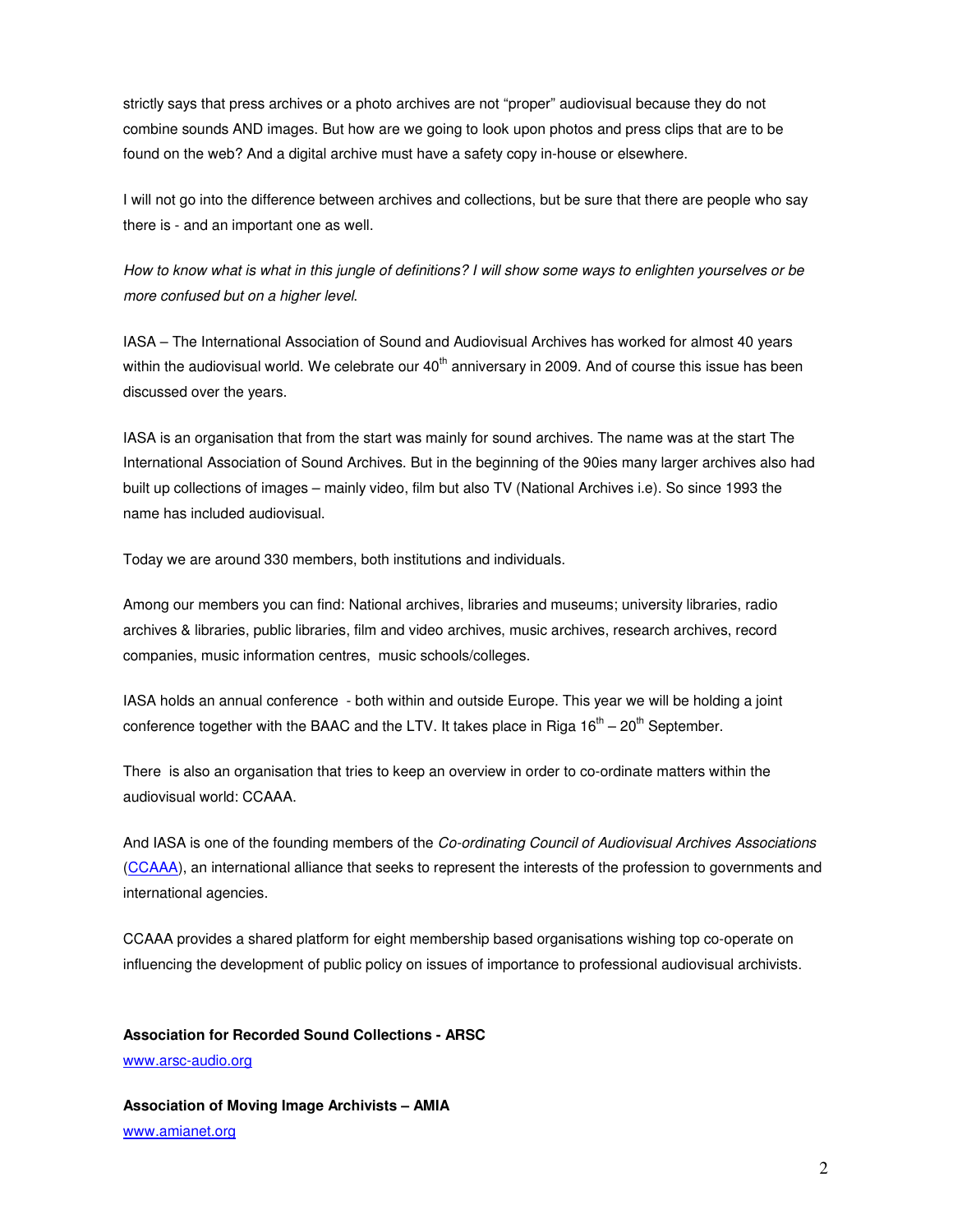## **International Association of Sound and Audiovisual Archives**

www.iasa-web.org

**International Council on Archives - ICA** 

www.ica.org

**International Federation of Film Archives - FIAF**  www.fiafnet.org

**International Federation of Library Associations and Institutions - IFLA**  www.ifla.org

**International Federation of Television Archives – FIAT/IFTA**  www.fiatifta.org

# **Southeast Asia-Pacific Audiovisual Archive Association – SEAPAAVA**

www.seapavaa.org

For instance they hold a Joint Technical Symposium every  $3<sup>rd</sup>$ ,  $4<sup>th</sup>$  year. One is coming up now in 28-30 June in Toronto, Canada hosted by AMIA.

The CCAAA works closely with UNESCO. One thing has been to create a special day for audiovisual archives. I won't give you the complicated background, but the UNESCO General Conference has resolved that 27th of October each year is declared the World Day for Audiovisual Heritage. And 2007 is the first time it will be celebrated fully. This year there won't be any co-ordinated celebrations, but each institution, country make there own plans.

UNESCO has launched the Memory of the World Programme to "guard against collective amnesia" calling upon the preservation of the valuable archive holdings and library collections all over the world ensuring their wide dissemination – the only MoW in the Baltic is Dainu Skapis, Archives of Latvian Folklore in Riga.

Publication has also been a thing that CCAAA and UNESCO have been working with.

 "Audiovisual Archiving: Philosophy and Principles" by Ray Edmondson published on the UNESCO web site 2004. Ray Edmondson is a member of both SEAAPAVA and IASA. unesdoc.unesco.org/images/0013/001364/136477e.pdf

Ray Edmondson has the following to say on the subject audiovisual archives:

"Audiovisual archiving has its own concepts and terminology, but they are often used – and misused – with little regard for precision, so that communication is not always clear."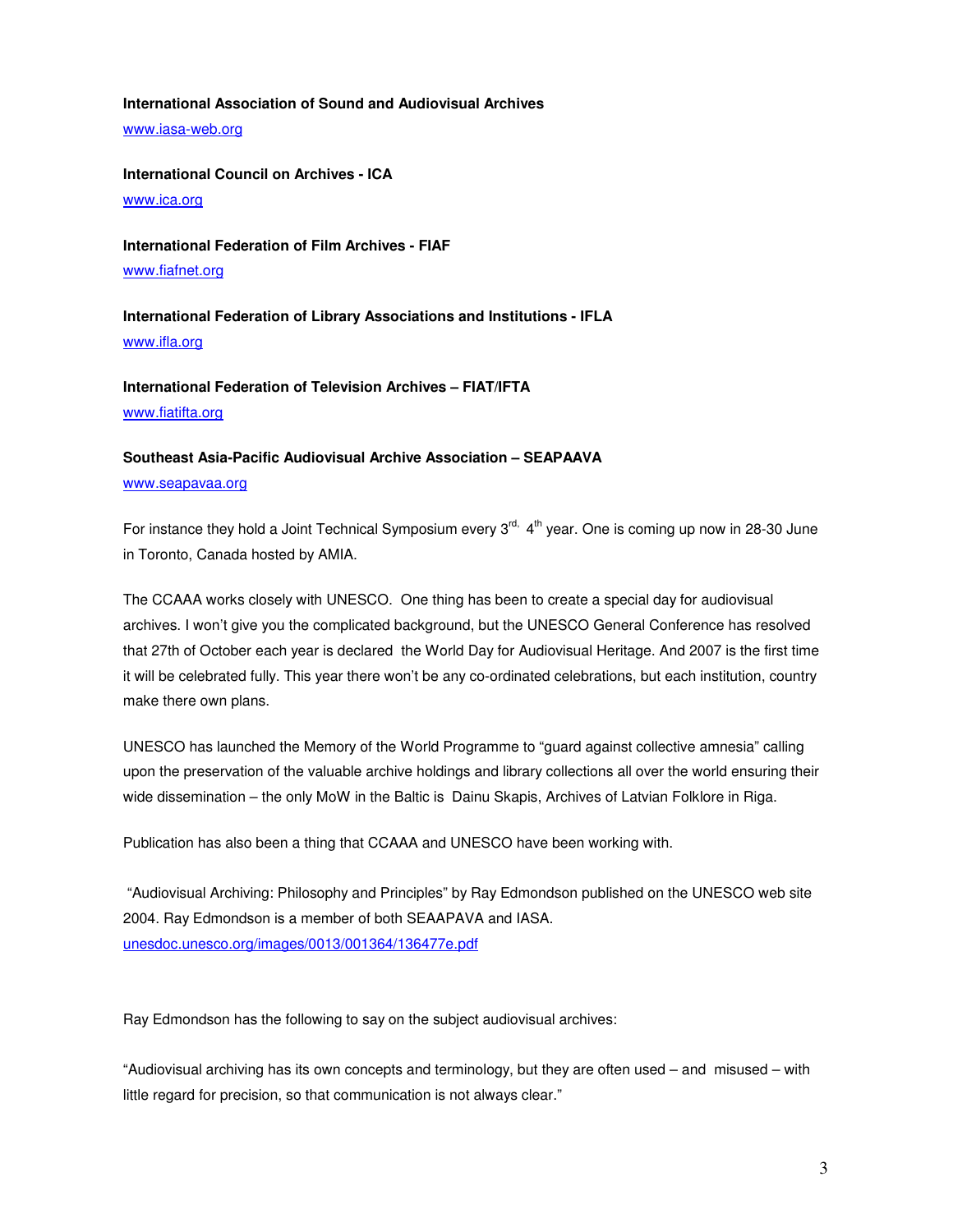He gives a list of what the term can mean within and between individual languages and cultures. These include:

- 1. A building or part of a building where public records or historical documents are kept and arranged: a repository
- 2. A receptacle or container in which physical documents are kept, such as a filing cabinet or box
- 3. A digital location, such as a place in a computer directory, where computer documents are retained
- 4. The records or documents themselves, which are assumed to be non-current and may relate to the activities, rights, claims etc. of a person, family, corporation, community, nation or other entity
- 5. The agency or organization responsible for collecting and storing the documents

"Audiovisual archiving, then, is a field which embraces all aspects of the guardianship and retrieval of audiovisual documents, the administration of the places in which they are contained, and of the organizations responsible for carrying our these functions. It has gained its own particular nuances as the field has developed, and as the terms preservation and access have taken on particular meanings within."

Ray Edmondson tells me that this document has been translated into Japanese, Farsi, Macedonian and (in part) in Portuguese as well as into official UNESCO languages: French and Spanish. And my German colleagues within IASA have started a German translation. If any of you would find it worth while to translate it into Estonian, please contact me!

IASA has a long tradition of publications. I will mention some of them. Firstly I would like to mention "Audiovisual Archives. A Practical Reader". Edited and compiled by Helen P Harrison ©1997. This book (443 pages) is out of print and can only be found on the UNESCO home page. You can look in the index and find what you think is useful for your archive.

# http://unesdoc.unesco.org/images/0010/001096/109612eo.pdf

IASA is strong in publications. I will only give you some examples on our latest publications. On the IASA website you can find more. Some are available for downloading. http://www.iasa-web.org/pages/00homepage.htm

• Standards, Recommended Practices and Strategies.

"The Safeguarding of the Audio Heritage: Ethics, Principles and Preservation Strategy". IASA Technical Committee. Edited by Dietrich Schüller. (IASA TC 03). 3<sup>rd</sup> ed. © 2005. This can be ordered on the web site. Costs: €10 for one copy, a bulk of copies for educational use is €5 each.

We now also have online PDF version in the following languages:

- English
- German
- French
- Swedish http://www.iasa-web.org/IASA\_TC03/TC03\_Swedish.pdf